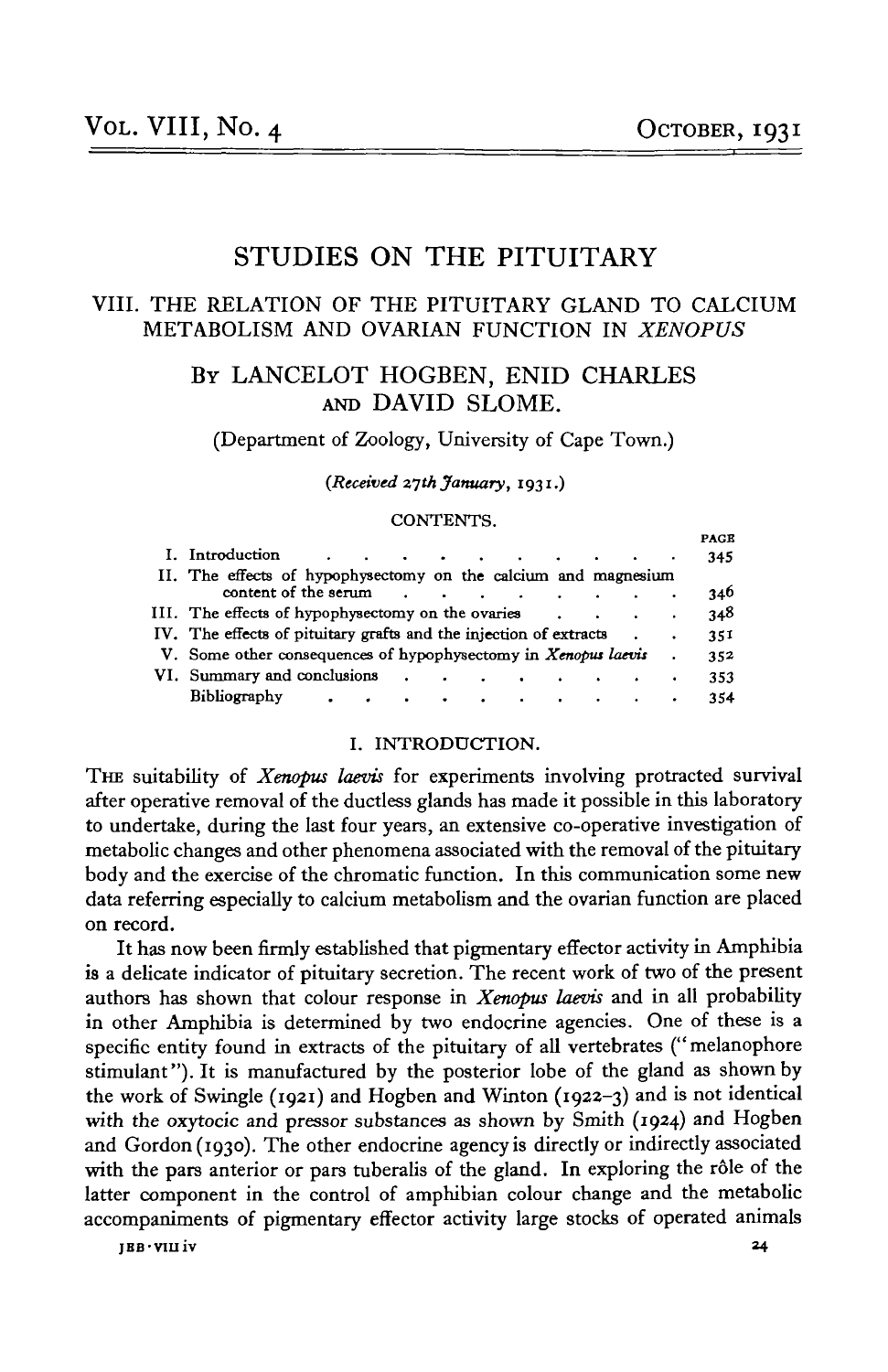have been kept in the laboratory under uniform conditions over a period of three years. *Xenopus laevis* is endowed with a very striking capacity for colour change, predominantly determined by light reflected from the surface which occupies the field of vision, influenced only to a slight extent by temperature and ordinarily unaffected by humidity, since it is an aquatic animal. In a white container the melanophores are fully contracted in light and the animal is pale. In a black container they are expanded and the animal is dark. In darkness the melanophores are partially expanded and the animal assumes an intermediate hue. The same is true of animals which have been deprived of the eyes or subjected to section of the optic nerves. As in previous publications dealing with *Xenopus,* we shall refer to the three conditions specified as the white background response, the black background response and the intermediate condition. Analysis of the time relations of colour change in *Xenopus* shows that the physiological condition characteristic of an animal in transition from the white to the black background condition is not identical with that which accompanies the intermediate condition associated with complete darkness or removal of the eyes.

#### II. THE EFFECTS OF HYPOPHYSECTOMY ON THE CALCIUM AND MAGNESIUM CONTENT OF THE SERUM.

Among other variables investigated in connection with pigmentary effector activity in *Xenopus* the calcium and magnesium content of the serum has been made the subject of enquiry. In a preliminary contribution by one of us (Charles, 1930), it has been shown (i) that there is a very considerable difference between the calcium and magnesium content of the serum in males and in females; (ii) that the calcium and magnesium content of the serum of hypophysectomised females shortly after the breeding season was lower than that of controls. Indications of seasonal variations, however, made it necessary to reserve judgment on the significance of this discovery until the issue had been investigated more comprehensively. Since the methods of bleeding, operative procedure and chemical estimation have already been set forth in the communication referred to, it will be sufficient to refer the reader for further details to the earlier investigation.

*Xenopus* breeds during October in the vicinity of Cape Town. In the previous work analysis of the serum was carried out on batches of animals which had been hypophysectomised by Hogben's method or deprived of the eyes at least a year before they were killed for the purpose of investigation. They were kept in the laboratory with controls subjected continuously to white and black backgrounds and fed simultaneously with meat at regular intervals. Since then estimations have been carried out on two other sets of animals. One lot consisted of twelve females from which both lobes of the pituitary had been removed four months previously, maintaining their post-operative pallor on a black "background" during the whole of that time, together with dark controls also kept in black containers over the same period and fed simultaneously. The blood of these animals was estimated for calcium and magnesium content of the serum in July. A second group of animals was used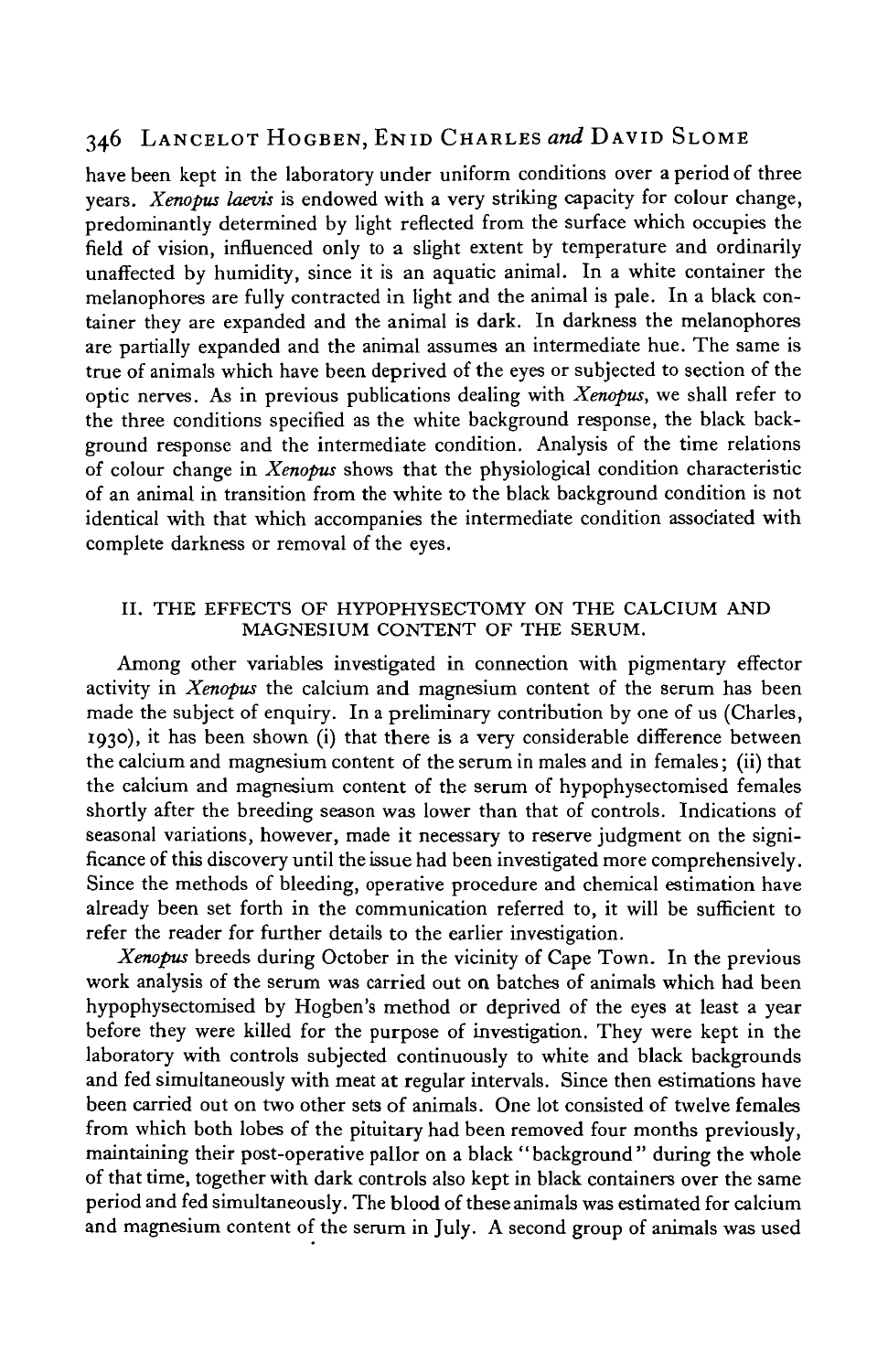to determine the calcium and magnesium content of the serum at the beginning of September *{i.e.* immediately before the breeding season begins). This group consisted of six classes, each composed of ten females, viz. (i) anterior lobe only removed five months previously, kept on white background, (ii) entire pituitary gland removed five months previously, kept on black background, (iii) eyes removed five months previously, (iv) eyes and whole pituitary gland removed five months previously, (v) and (vi) pale and dark controls kept on white and black backgrounds respectively for the same period. In Table I are set forth all the determinations of calcium content of the serum for July and September contrasted with previous estimations in February, already published *{op. cit.).* The method employed (Clark and Collip's modification of that of Kramer and Tisdall) was the same in all three groups. The blood of ten females, average weight approximately 75 gm., throughout sufficed for three determinations in which the discrepancies were never greater than 5 per cent.

|                                                                                                     | February     | July         | September    |
|-----------------------------------------------------------------------------------------------------|--------------|--------------|--------------|
| A. White background:<br>Pale controls<br>$\cdots$<br>$\cdots$<br>Hypophysectomised (anterior lobe)  | 9.65<br>6.23 |              | 0.02<br>I.47 |
| B. Black background:<br>Dark controls<br>$\cdots$<br><br>$\cdots$<br>Hypophysectomised (both lobes) | 0.00<br>7.22 | 7.66<br>6.00 | 7.26<br>6.00 |
| C. Eveless:<br>Controls<br>$\cdots$<br>$\cdots$<br>Hypophysectomised (both lobes)                   | 9.85         |              | 7.21<br>1.67 |

| Table I. Calcium in mg. per cent. |  |  |
|-----------------------------------|--|--|
|                                   |  |  |

In Table II the corresponding figures for the magnesium content of the serum in mgm. per cent, are given. The method was that of Bell and Doisy, modified by Briggs and Benedict and Theis. This has been found to give results that agree within 5 per cent.

|                                                                                            | February       | July         | September    |
|--------------------------------------------------------------------------------------------|----------------|--------------|--------------|
| A. White background:<br>Pale controls<br>$\cdots$<br>Hypophysectomised (anterior lobe)     | $2.35$<br>1.68 |              | 2.42<br>3.15 |
| <b>B.</b> Black background:<br>Dark controls<br>$\cdots$<br>Hypophysectomised (both lobes) | 2.25<br>1.72   | 1.76<br>2.28 | 2.56<br>3'34 |
| C. Eyeless:<br>Controls<br>Hypophysectomised (both lobes)                                  | 2.63           |              | 2.41<br>3.08 |

Table II. *Magnesium in mg. per cent.*

An inspection of the figures contained in Tables I and II will show that there is a lowering of calcium in the serum of *Xenopus* following removal of the pituitary. The fall is detectable throughout the year. On the other hand, the magnesium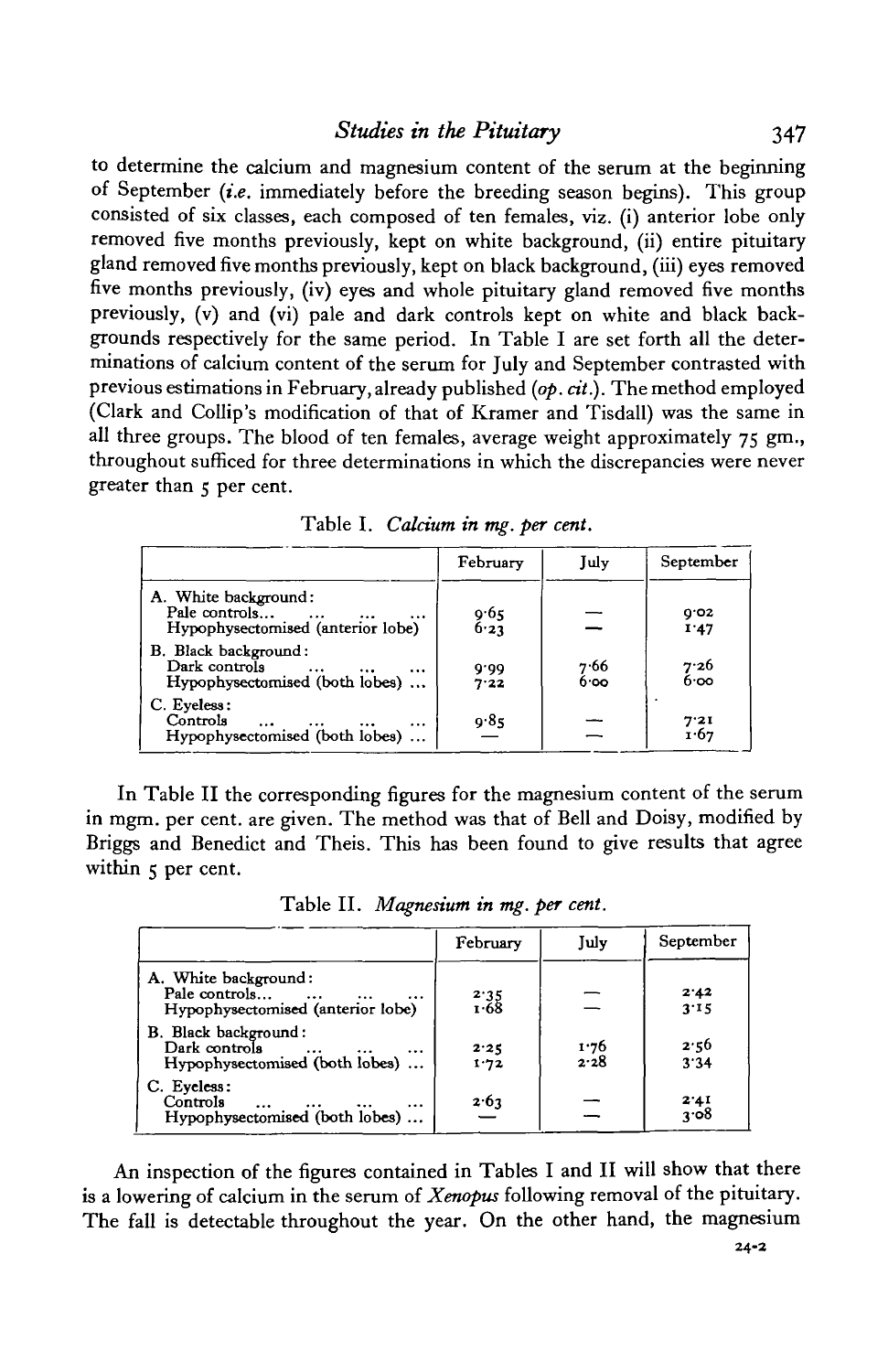content of the serum of hypophysectomised animals may be lower or higher according to the season of the year. The data suggest that the relation of the pituitary to calcium metabolism is complex and that both lobes exercise some influence, direct or indirect, upon calcium metabolism since the fall in calcium content following on removal of the anterior lobe alone is greater than the fall consequent upon removal of both lobes. This is shown in seeing individuals both in February and September. As previously recorded, it will be observed that no certain correlation between calcium and magnesium content of the serum and colour response is deducible.

## III. THE EFFECTS OF HYPOPHYSECTOMY ON THE OVARIES.

In the course of experiments on colour change involving the injection of anterior lobe extracts (ox) and grafting of the pituitary body from other individuals of the same species into females of *Xenopus laevis,* it was observed that ovulation could be induced at any time of the year. This result was never obtained with extracts of other tissues or after implantation of thyroids or suprarenals. This observation was made more than two years ago and was recorded in a preliminary note by one of us (Hogben). Therein it was mentioned that a very striking retrogression of the ovaries was found in females killed one or two years after the removal of the pituitary gland. The importance of this circumstance demanded a more rigorous investigation of the relation of the pituitary to the ovaries. A careful examination of the ovaries was made in each individual of the group of females employed for the determination of calcium and magnesium content in September, at the time when the ovaries should be hypertrophied in anticipation of the breeding season which ensues at the end of September or the beginning of October. As stated, all the animals had been previously kept for a period of five months under uniform conditions with regular feeding and change of water. In all the classes of individuals with the pituitary intact, both eyeless and normal, the ovaries were uniformly composed of large black ova ready for extrusion. For descriptive purposes the entire group of classes will be arranged in three sub-groups each consisting of an "experimental" and "control" series.

| Table III. Series I. Black background. |  |
|----------------------------------------|--|
| (a) Normal dark controls.              |  |

|              | Body weight (b) | $\int$ Ovary weight $(a)$ | Fatty body                    | Ratio a/b         |
|--------------|-----------------|---------------------------|-------------------------------|-------------------|
|              | 63              | 12.4                      | 2.50                          | 0.107             |
| $\mathbf{z}$ | 100             | 16.6                      | 1.10                          | 0.166             |
|              | 70              | $\frac{8}{6}$ . 3         | 2.70                          | 0.118             |
|              | 49              |                           | $o.6$ o                       | 0.137             |
|              |                 | $8-2$                     |                               | 0'107             |
|              | $^{77}_{62}$    | 9.4                       | o.50<br>0.80                  | 0.151             |
|              | 54              | 0.6                       | 0.20                          | 0.158             |
|              | 72              | 7.5                       | 1.60                          | 0.104             |
| 9            | 42              | 3°                        | O O I                         | 0.071             |
| 10           | 37              | 4.9                       | O O I                         | 0.132             |
| Mean values  | 62.6            | 86                        | $\mathbf{I} \cdot \mathbf{O}$ | $0.134 \pm 0.011$ |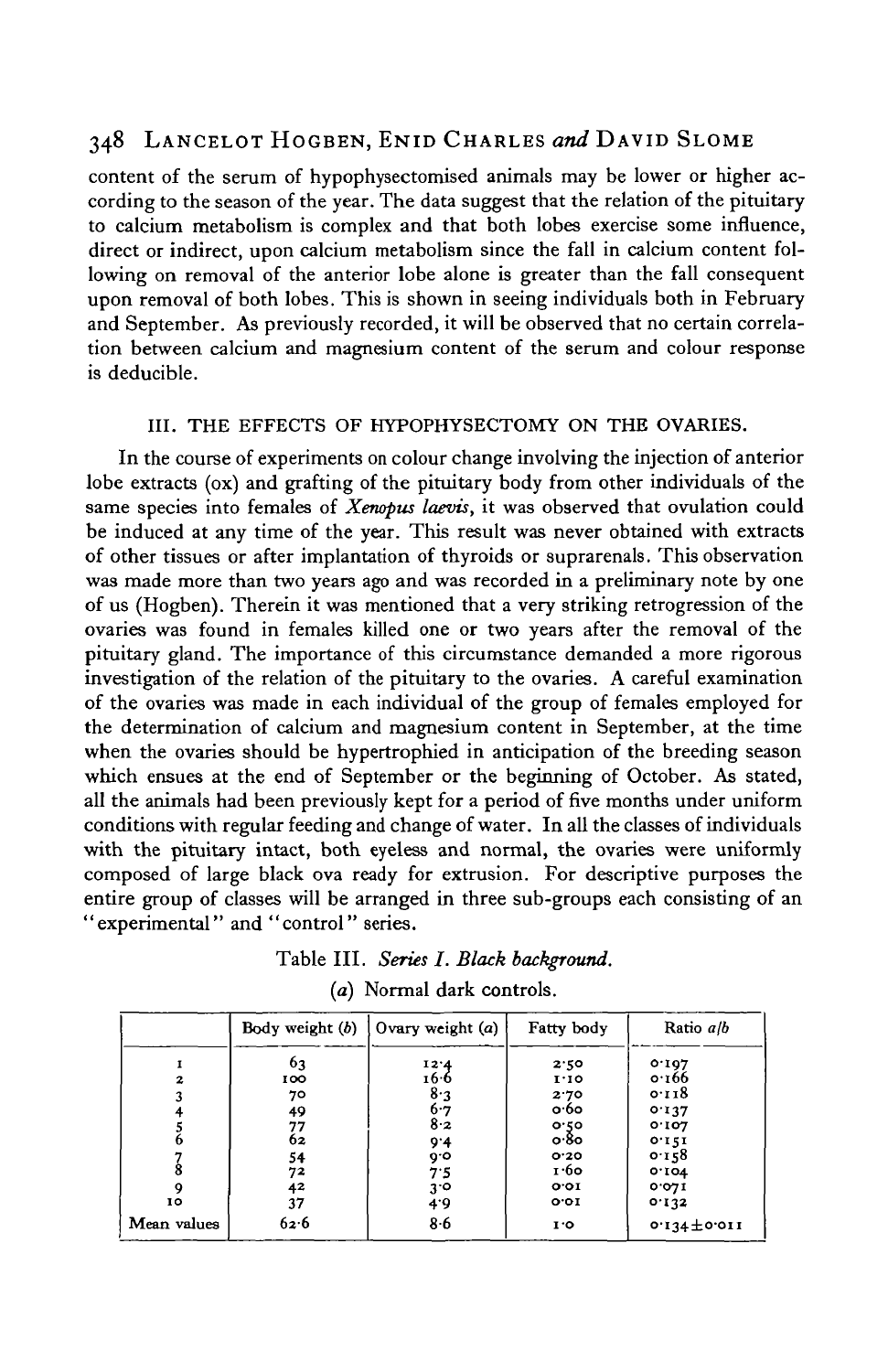## Table III *(cont.).*

*(b)* Hypophysectomised (both lobes).

|              | Body weight $(b)$ | Ovary weight $(a)$ | Fatty body | Ratio a/b    |
|--------------|-------------------|--------------------|------------|--------------|
|              | 44                | 1.05               | 1:15       | 0.024        |
| $\mathbf{z}$ | 105               | 3.70               | 3.75       | 0.035        |
| 3            | 122               | 0.65               | 1'20       | 0.005        |
| 4            | 63                | 0.65               | 2.60       | 0.010        |
|              | 63                | 2.00               | 0.10       | 0.032        |
| 6            | 57                | 5.50               | 1.20       | $o$ og $6$   |
|              | 112               | 1.25               | 1.15       | O'OII        |
| 8            | 65<br>60          | 5'10               | 2.60       | 0.078        |
| 9            |                   | 1.75               | o 8o       | 0.020        |
| 10           | 54                | 3.05               | o·6o       | 0.056        |
| Mean values  | 74.5              | 2.47               | 1.51       | 0.039 ±0.009 |

Series I consists of individuals kept on a black background, being composed of *(a)* normal dark animals, and *(b)* pale animals from which both lobes of the pituitary had been removed five months previously. The protocols are as above.

It will be seen that the two series only slightly overlap and that there is very evident macroscopic retrogression of the ovaries in half of the individuals of series  $(b)$ . In nos. 3 and 4 of this series no ova of visible dimensions were present. The histological and macroscopic appearance of the ovary, which was greyishyellow in hue, can be most explicitly described as "embryonic."

## Table IV. *Series II. White background,*

*(a)* Normal pale controls.

|             | Body weight (b) | Ovary weight $(a)$ | Fatty body | Ratio a/b          |
|-------------|-----------------|--------------------|------------|--------------------|
|             | 94              | 17.5               | 1.50       | 0.165              |
| 2           | 72              | 9.5                | 0.65       | 0.132              |
| 3           | 100             | 13.9               | 0.00       |                    |
|             | 107             | 9.4                | 1.70       | $0.139$<br>$0.088$ |
|             | 101             | 10.7               | 1.70       | 0.100              |
| n           | 67              | 5.3                | 1.25       | 0.079              |
|             | 76              | 9.6                | 0.25       | 0.130              |
|             | 79              | 7.9                | o.8o       | 0.100              |
|             | 67              | 8.7                | 2'10       | 0.130              |
| Mean values | 84.8            | 9.2                | I'2        | $0.110 + 0.000$    |

*(b)* Hypophysectomised (anterior lobe only).

|              | Body weight (b)                                 | Ovary weight $(a)$ | Fatty body | Ratio a/b         |
|--------------|-------------------------------------------------|--------------------|------------|-------------------|
|              |                                                 | 1.10               | o.8o       | 0.015             |
| $\mathbf{z}$ | $\begin{smallmatrix} 73 \ 83 \end{smallmatrix}$ | 2.20               | 1.40       | 0.027             |
| 3            | 93                                              | 0.50               | 0.35       | 0.005             |
| 4            | 91                                              | 0.95               | 1.00       | 0.010             |
|              |                                                 | 1.05               | 1.50       | O O I 4           |
| 6            | 72<br>66                                        | 1.60               | 2.40       | 0.024             |
|              | 44                                              | 0.70               | 0.01       | $o$ or $b$        |
| 8            | 92                                              | 3.70               | 1.80       | 0.010             |
| 9            |                                                 | 1.50               | O O I      | $o$ 026           |
| 10           | 57<br>56                                        | 1.30               | o.or       | 0.023             |
| Mean values  | 72.7                                            | 1.41               | I.02       | $0.018 \pm 0.002$ |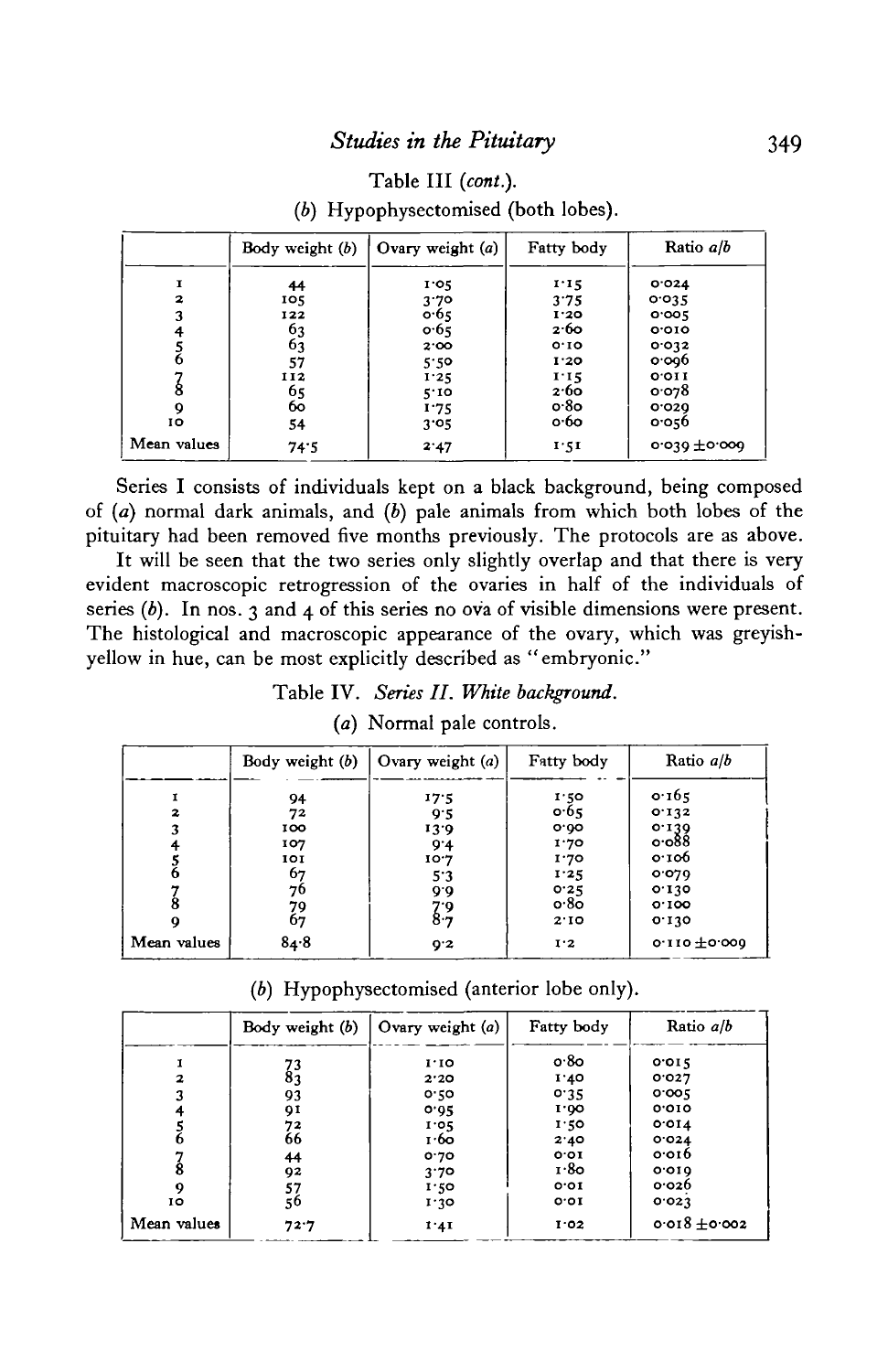Series II is composed of individuals which had been kept on a white background, consisting of (a) normal pale animals, and *(b)* dark animals from which the anterior lobe alone of the pituitary had been removed five months previously. It may here be mentioned that the removal of the anterior lobe alone in *Xenopus,* as shown by Hogben and Slome, has the opposite effect of removing both lobes. After removal of the anterior lobe alone the animal remains dark when subjected to conditions which would otherwise produce pallor.

In all the females from which only the anterior lobe of the pituitary gland had been removed there was evident retrogression of the ovaries. The term retrogression is here used advisedly because the ovaries in most cases were not only less developed than those of the controls when the animals were killed, but were actually less developed than the ovaries of normal toads at the time when the operation was performed five months previously. In nos. 1, 3, 4, 5, 7 and 10 there were no ova of visible dimensions. The ovaries of these animals in macroscopic and microscopic appearance might be described, like no. 3 in Series I *(b),* as " embryonic." To nos. 2 and 6 the same adjective might be applied, but a few ova of visible dimensions were still to be seen. In nos. 8 and 9 fully developed ova were present, but there were signs suggestive of resorption of ova and the ovaries were relatively of much smaller dimensions that in any of the control series.

## Table V. *Series III. Eyeless females.*

|             | Body weight (b) | Ovary weight $(a)$            | Fatty body | Ratio a/b         |
|-------------|-----------------|-------------------------------|------------|-------------------|
|             | 94<br>98        | 10.7                          | 0.35       | 0.113             |
| 2           |                 | 6.4                           | $\circ$ 60 | 0.065             |
|             | 47              | 3'4                           | 0.05       | 0.072             |
|             |                 | 3.6                           | 0.15       | 0.078             |
|             | 46<br>68        | 2.8                           | O O I      | 0.040             |
|             | 56<br>55        | 3'4                           | O:IO       | 0.001             |
|             |                 | 2.0                           | 0.01       | 0.053             |
| 8           |                 | 4.5                           | $O^T$ IO   | 0.078             |
| 9           | 57<br>60        | $\frac{3}{2}$ . $\frac{3}{8}$ | 0.30       | 0.055             |
| 10          | 64              |                               | 0.30       | 0.044             |
| Mean values | 64.5            | 4.38                          | O.2O       | $0.066 \pm 0.006$ |

#### *(a)* Controls—Intermediate condition.

*(b)* Hypophysectomised pale females (both lobes).

|              | Body weight (b) | Ovary weight $(a)$ | Fatty body | Ratio a/b         |
|--------------|-----------------|--------------------|------------|-------------------|
|              | 133             |                    | 5'         | 0.074             |
| $\mathbf{z}$ | 56              | $9.90$<br>$1.85$   | 2.75       | 0.033             |
|              | 71              | 4.90               | 5.05       | o o 60            |
| 4            |                 | 3.20               | 1.20       | $o$ -0 $64$       |
|              | 50<br>66        | 3.00               | 1.60       | 0.059             |
|              | 59              | 2.50               | 1.30       | 0.043             |
|              | 43              | 0.45               | 0.30       | 0.001             |
| 8            |                 | 2.50               | 0.00       | 0.000             |
| 9            | $\frac{51}{48}$ | o.oo               | I.20       | 0.002             |
| IO           | 49              | 2.20               | 0.70       | 0.045             |
| Mean values  | 62.6            | 3.23               | 2.0        | $0.045 \pm 0.008$ |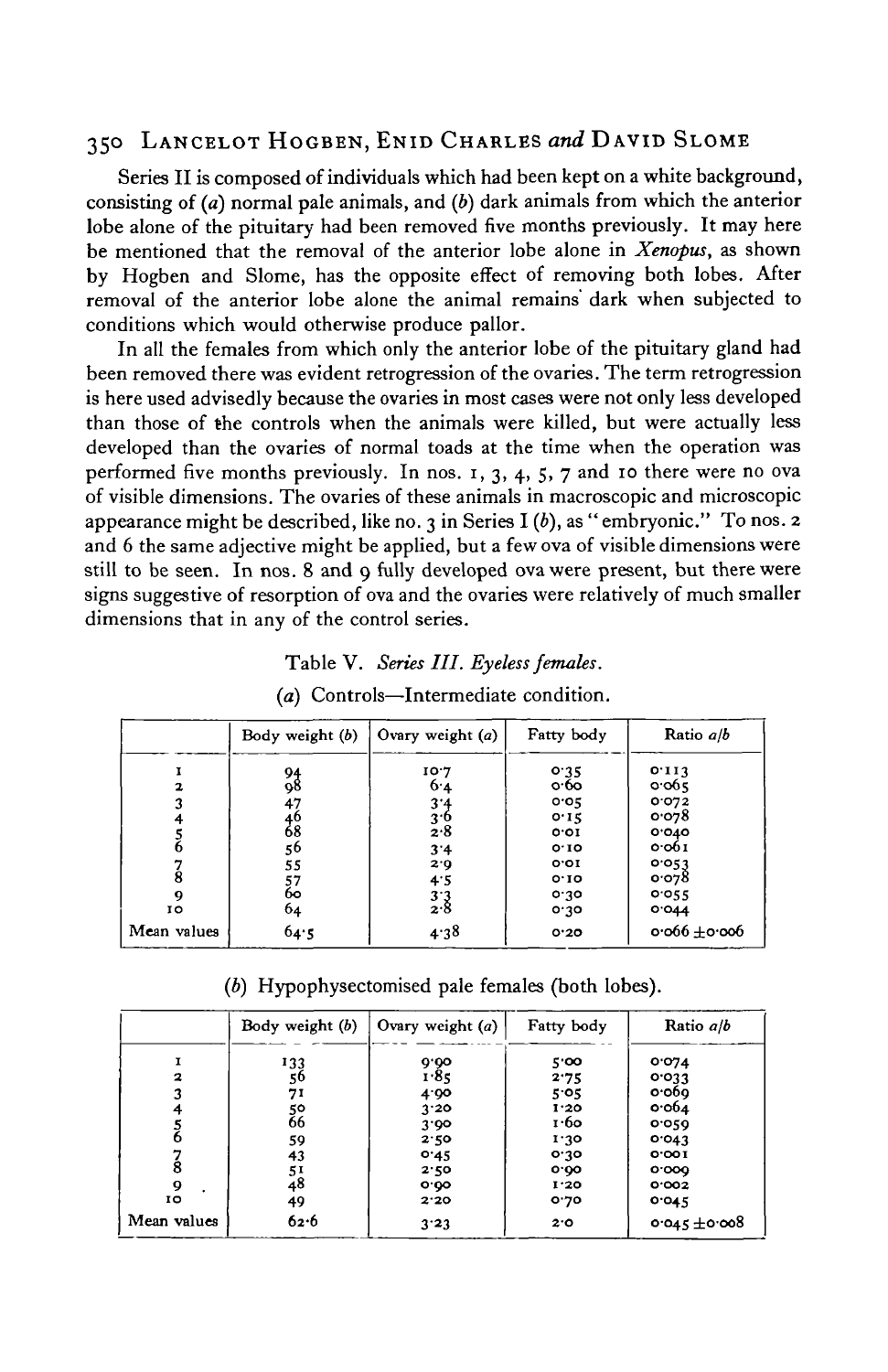Series III consisted of eyeless animals, one set being otherwise normal and displaying the intermediate condition, while the other set consisted of pale individuals from which both lobes of the pituitary gland had been removed. This series was examined because, as hinted already (Hogben and Slome), the analysis of colour change in *Xenopus* indicates that the removal of the eyes involves changes in the secretory activity of both lobes of the pituitary gland. The protocols are as above.

The discrepancy between these two series is not as striking as the discrepancy between the control and experimental groups in I and II, and this is partly because the ovaries of the eyeless animal are less developed than the ovaries of the normal control female.

It is quite evident from these data that the development of the ovaries is intimately dependent on the activity of the anterior lobe of the pituitary gland. The data suggest, though they do not conclusively prove, that the relation of the pituitary gland to the ovaries is a complex one involving two antagonistic influences. This is indicated by the fact that the effects of removal of the anterior lobe alone are manifestly more'striking than the effects of removal of the whole gland.

## IV. THE EFFECTS OF PITUITARY GRAFTS AND THE INJECTION OF EXTRACTS.

It has been mentioned in a preliminary note by Hogben that injection of pituitary (anterior lobe) extracts prepared by Bellerby's method has repeatedly been found to induce ovulation. This effect has never been subjected to separate investigation with special reference to the influence of the pituitary on the ovaries; and it is not proposed to submit any formal protocols. However, it may be mentioned that ovulation has been obtained uniformly in batches of twelve individuals injected in this way during the period of the year midway between the breeding seasons. In experiments undertaken over a period of four years involving the injection of several hundred animals no case of spontaneous ovulation has occurred in the laboratory in normal animals nor in animals injected with other tissue extracts as controls. A limited number of experiments on the implantation of pituitary gland reinforces the conclusion that the ovaries of *Xenopus* are stimulated by a specific constituent of the anterior lobe. Thus, two eyeless females into each of which six anterior lobes of other individuals had been grafted at the end of June continued to ovulate for two weeks. In other experiments in which thyroids and suprarenals were likewise implanted in a pocket of the ventral musculature or beneath the urostyle, ovulation was never found to occur.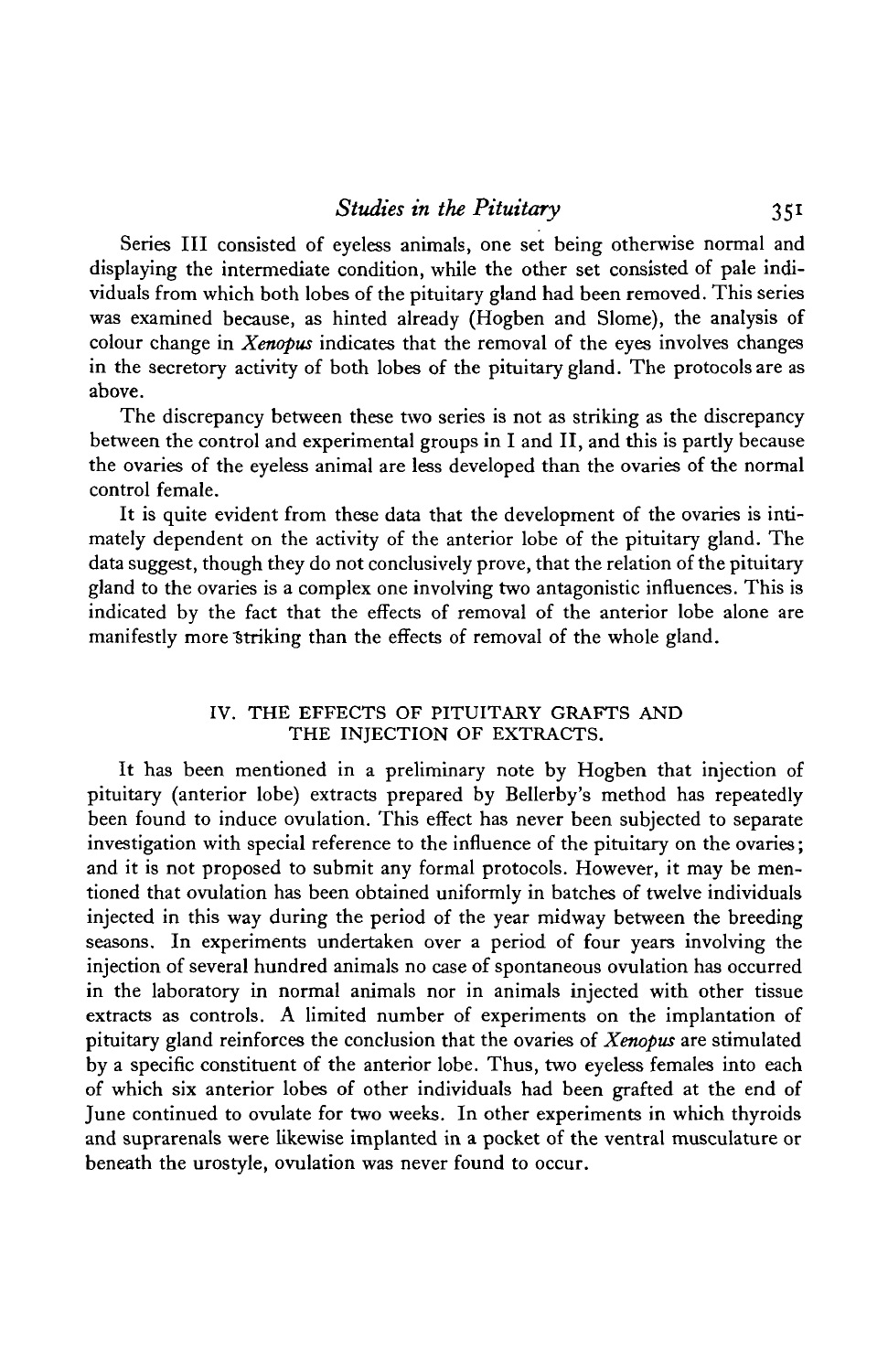#### V. SOME OTHER CONSEQUENCES OF HYPOPHYSECTOMY IN *XENOPUS LAEVIS.*

In the course of investigations into the chromatic function of *Xenopus* a number of other facts bearing on the functional activity of the pituitary gland have come to light. As these have not been placed on record elsewhere, it seems worth while to mention two in particular. These are the relation of the pituitary to skin secretion and to the proliferation of the epidermis.

i. Skin secretion. One of the most characteristic responses of *Xenopus laevis* to handling is the copious slime which exudes from the skin glands, a reaction hardly less redoubtable than the analogous and more familiar secretion of the hag. Anyone who has carried out experiments on *Xenopus* will be familiar with the extreme difficulty of holding the animal in the hand on this account. Hypophysectomised animals do not secrete in response to handling. In consequence the skin assumes a leathery texture. The animal can be readily picked up and held in the hand and a blindfolded person would have no difficulty in distinguishing hypophysectomised from normal individuals swimming in the same tank. The difference might be compared to the condition of the skin in an axolotl and the amblystoma form. Injection of pituitary extracts, especially posterior lobe, induces a copious secretion of slime in *Xenopus* after a few minutes.

The relation of the pituitary to skin secretion in *Xenopus* is a very perplexing problem. There is little doubt that the immediate extrusion of slime which follows rough handling is a reflex phenomenon throughout. It is not suggested that it is effectively controlled by an endocrine agency. On the other hand there is indisputable evidence that a very intimate relation exists between the pituitary gland and skin secretion. One possible interpretation of this relation is that it is vasomotor in origin. While it is true that removal of the pituitary in *Xenopus* is accompanied by capillary dilatation such as was originally described by Krogh in the frog, it is difficult to accept this explanation for several reasons. One is that a persistent cessation of skin secretion is characteristic of animals from which the anterior lobe alone has been removed.

2. Proliferation of the epidermis. In all experiments with anterior lobe extracts complete shedding of the skin occurs within a few hours and this may be repeated several times so that several casts are found within the containers. The autacoid is heat stable and ether soluble. A very characteristic feature of metamorphosis in Urodeles is repeated shedding of the larval skin. The transformation of the Mexican axolotl by thyroid feeding is visibly initiated by this event. Hogben (1923) obtained metamorphosis in axolotls by injection of anterior lobe extracts, a result subsequently confirmed by Spaul (1925). There are very good reasons for believing that the influence of the pituitary on amphibian metamorphosis is an indirect one, involving the activation of the thyroid. It was found that thyroid grafts like pituitary injections induce proliferation of the epidermal cells in *Xenopus.* There is thus presumptive evidence that the shedding of the skin after injection of pituitary extracts is due to the substance which is concerned with metamorphosis and involves the activation of the thyroid gland.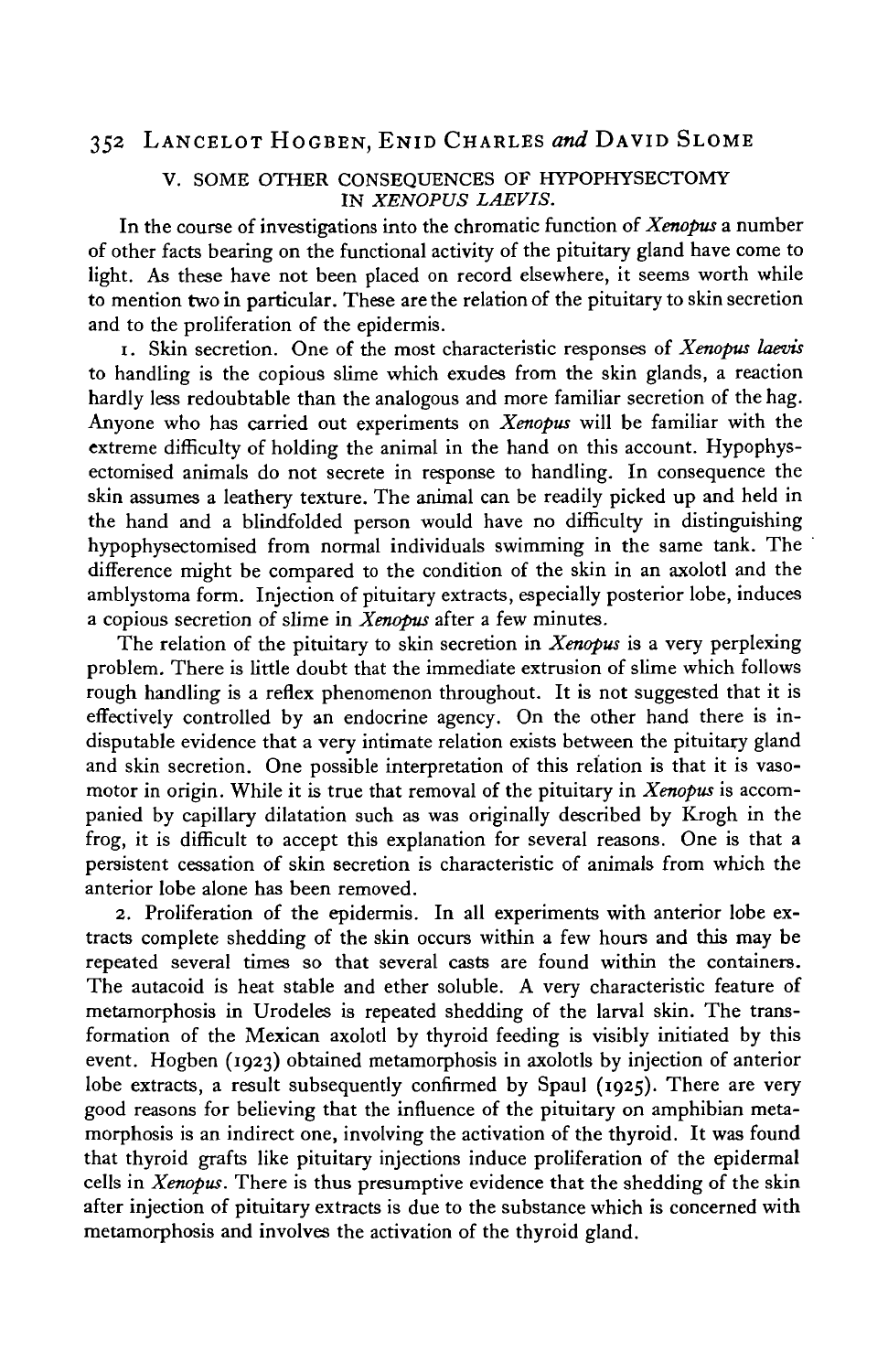## VI. SUMMARY AND CONCLUSIONS.

The principal facts presented in this communication may be summarised as follows:

1. Removal of the pituitary gland or of the anterior lobe alone results in involution of the ovaries, lowering of the serum calcium and cessation of skin secretion.

2. Ovulation and skin secretion can be induced in *Xenopus* by injection of extracts of the pituitary gland.

This communication has raised a number of issues which would have been investigated more extensively if circumstances had not forced two of the authors to leave South Africa. It is therefore advisable to bring into sharper relief the two most important conclusions which are justified by the facts recorded.

The first of these is the very conclusive and complete evidence in support of the view that the anterior lobe of the pituitary controls the activity of the ovaries. Zondek and Ascheim (1927), Smith and Engle (1927), Bellerby (1930) and Parkes (1930) have shown that anterior lobe extracts or transplants stimulate the development of the ovaries in mammals. Unfortunately the removal of the pituitary gland in mammals is an operation of extreme difficulty. Conclusive evidence that the pituitary has a functional relation to the ovaries is lacking, unless the effects of operative removal can be brought into harmonious relationship with the effects of injection and implantation. In *Xenopus* it is possible to do this in a very striking manner. It is now therefore justifiable to assert that the results obtained by injection and implantation in mammals are not merely an indication of a new and specific pharmaco-dynamic constituent in the anterior lobe of the pituitary gland but of a genuine functional influence of the pituitary on the normal ovarian cycle. The new evidence presented in this communication reinforces a large volume of previous work on the comparative physiology of the ductless glands pointing to a widespread uniformity of endocrine phenomena within the vertebrate series.

|  | Table VI. |
|--|-----------|
|  |           |

|                                                                            |                        | Ovary/body<br>weight ratio | Calcium<br>mg. $\%$ |
|----------------------------------------------------------------------------|------------------------|----------------------------|---------------------|
| A. White background:<br>Pale controls<br>Hypophysectomised (anterior lobe) | $\cdots$<br>           | O'IIO<br>0.018             | 0.03<br>1.47        |
| B. Black background:<br>Dark controls<br>Hypophysectomised (both lobes)    | $\ddotsc$<br>$\ddotsc$ | 0.134<br>0.039             | 7.26<br>6.00        |
| C. Eyeless:<br>Intermediate controls<br>Hypophysectomised (both lobes)     | $\ddotsc$<br>          | o·o66<br>0.045             | 7.21<br>1.67        |

The other conclusion of outstanding importance which emerges from the present study is the influence of the pituitary gland on calcium metabolism. This opens up a field for further research and it would be premature to discuss it except in a